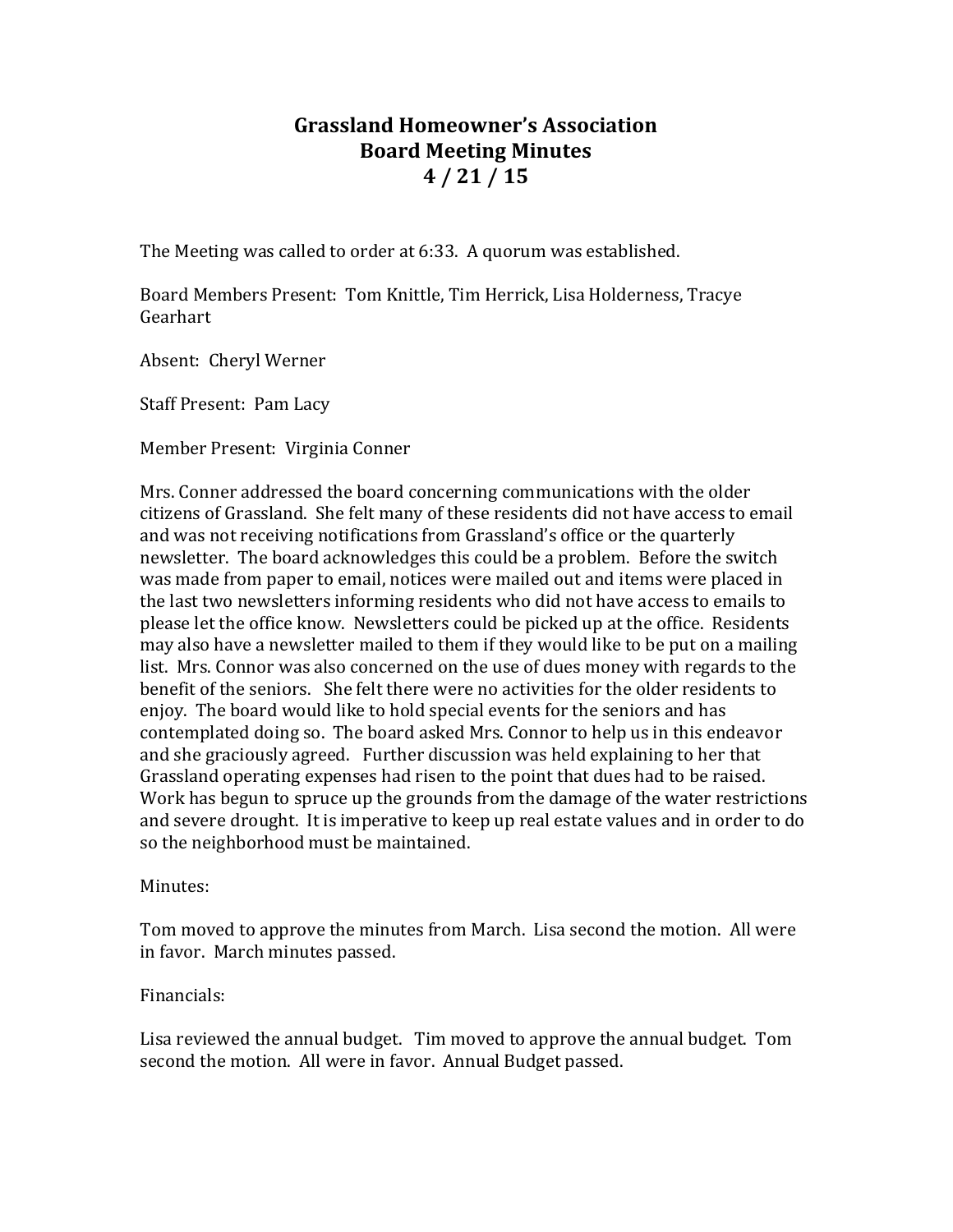There were no unusual expenses for the month of March. Tracye moved to approve the March finances. Tom second the motion. All were in favor. March financial passed.

Facilities:

Unfortunately there is another pool repair. The manifold is cracked causing sand to back up and filter into the front pool. The manifold will have to be replaced at a cost of \$500.

Landscaping of the clubhouse has begun.

The maintenance man will check the sprinkler system once a month in case of needed repairs. Current problems with the system are being repaired through out Grassland common areas.

Pam received bids on concreting beside the sidewalk running on Crowley up to Grassland. Concrete bid was approximately \$40,000 and the board felt this was too expensive at this time. The landscape company will check for grub worms or other such critters. New sod will be installed in this area. The cost will be \$7200 for sod. A drip system will be installed at a cost of \$1550. Tom moved to approve this expenditure. Tim second the move and all approved. Sodding and drip system installation was approved.

The sprinkler system is neither adequate nor cost saving for the entry of Grassland St. and Loop 250. The current sprinkler heads will be replaced with rotor heads and a drip line will be installed also. The cost of the new sprinkler heads will be \$3110 and the drip line will be \$447. Tom moved to accept the bid to replace the sprinkler heads and install a drip line system in the beds. Lisa second the motion. All were in favor. Expenditure for new sprinkler heads and drip line passed.

Pam will get the remaining bids for work needed on Crowley and Loop 250, Hereford and 191, and all other remaining areas. Bids will be broken down by section and the board will review for future approval.

May 2<sup>nd</sup> will be clean up day. Items can be placed on curb for pick up. Residents are asked to clean up yards and kill weeds.

Showerhead valves were replaced on two showers in the pool area. City regulations require any pool has a shower on the premises.

The board received a letter from Councilman Lacy regarding the two fences running between Grassland Estates and the loop. The board was disappointed with the city's response to the repairs that is badly needed. Councilman Lacy will be invited to attend the May's meeting to discuss this issue. The fences were installed by the city and we would like the replacement reflect a high standard of the neighborhood.